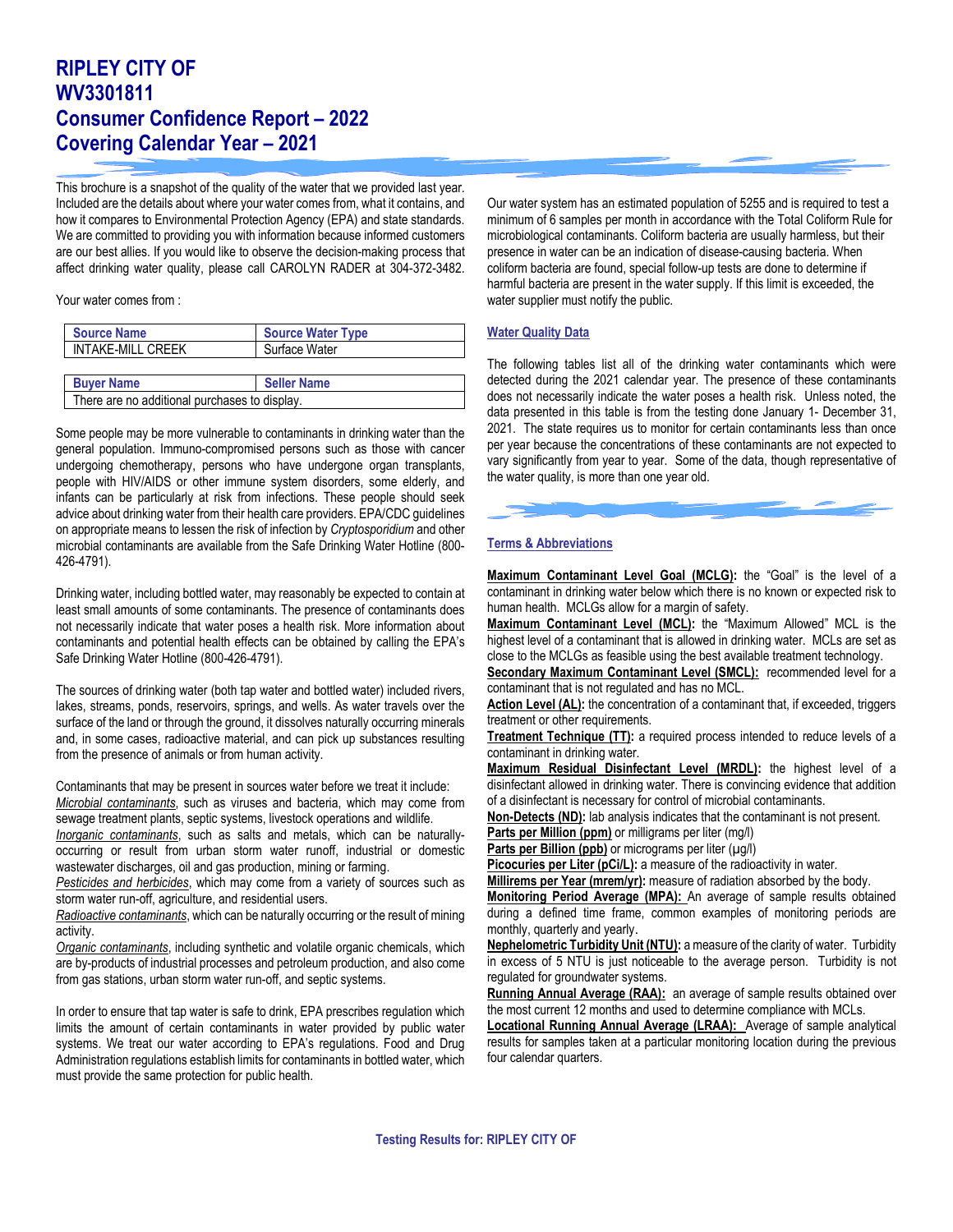| robiologica.<br>Micr                                                                                 | Result | <b>IVICL</b> | MUL | Source<br><b>VDICAL</b> |  |
|------------------------------------------------------------------------------------------------------|--------|--------------|-----|-------------------------|--|
| .0001<br>No<br><b>Results</b><br>Calendar Year of '<br>າ the<br>Jetected<br>were<br>Found<br>OT ZUZ. |        |              |     |                         |  |

| <b>Regulated Contaminants</b> | <b>Collection</b><br><b>Date</b> | <b>Highest</b><br><b>Value</b> | Range<br>(low/high) | <b>Unit</b> | <b>MCL</b> | <b>MCLG</b> | <b>Typical Source</b>                                                                                                           |
|-------------------------------|----------------------------------|--------------------------------|---------------------|-------------|------------|-------------|---------------------------------------------------------------------------------------------------------------------------------|
| ANTIMONY, TOTAL               | 5/13/2021                        | 0.048                          | 0.048               | ppb         | 6          | b           | refineries;<br>fire<br>Discharge<br>petroleum<br>from<br>retardants; ceramics; electronics; solder                              |
| <b>BARIUM</b>                 | 5/13/2021                        | 0.0375                         | 0.0375              | ppm         | 2          |             | Discharge of drilling wastes; Discharge from<br>metal refineries; Erosion of natural deposits                                   |
| <b>FLUORIDE</b>               | 5/13/2021                        | 0.46                           | 0.46                | ppm         | 4          | 4           | Erosion of natural deposits; Water additive which<br>promotes strong teeth; Discharge from fertilizer<br>and aluminum factories |
| <b>NITRATE</b>                | 5/13/2021                        | 0.04                           | 0.04                | ppm         | 10         | 10          | Runoff from fertilizer use; Leaching from septic<br>tanks, sewage; Erosion of natural deposits                                  |
| NITRATE-NITRITE               | 2/27/2020                        | 0.29                           | 0.29                | ppm         | 10         | 10          | Runoff from fertilizer use; Leaching from septic<br>tanks, sewage; Erosion of natural deposits                                  |

| <b>Disinfection Byproducts</b>                           | <b>Sample Point</b>               | <b>Monitoring</b><br><b>Period</b> | <b>Highest</b><br><b>LRAA</b> | Range (low/high) | <b>Unit</b> | <b>MCL</b> | <b>MCLG</b>  | <b>Typical Source</b>                           |
|----------------------------------------------------------|-----------------------------------|------------------------------------|-------------------------------|------------------|-------------|------------|--------------|-------------------------------------------------|
| <b>TOTAL</b><br><b>HALOACETIC</b><br><b>ACIDS (HAA5)</b> | <b>FARM</b><br><b>CREDIT</b>      | 2021                               | 55                            | $15.3 - 74.1$    | ppb         | 60         | $\mathbf{0}$ | By-product of drinking water<br>disinfection    |
| <b>TOTAL</b><br><b>HALOACETIC</b><br><b>ACIDS (HAA5)</b> | <b>PINEWOOD</b><br><b>ESTATES</b> | 2021                               | 45                            | $22 - 62.8$      | ppb         | 60         | $\mathbf{0}$ | By-product of drinking water<br>disinfection    |
| <b>TTHM</b>                                              | <b>FARM</b><br><b>CREDIT</b>      | 2021                               | 43                            | $10.1 - 62$      | ppb         | 80         | $\mathbf{0}$ | By-product of drinking water<br>chlorination    |
| <b>TTHM</b>                                              | <b>PINEWOOD</b><br><b>ESTATES</b> | 2021                               | 47                            | $17.5 - 80$      | ppb         | 80         | $\mathbf 0$  | drinking water<br>By-product of<br>chlorination |

| <b>Lead and Copper</b> | <b>Monitoring</b><br><b>Period</b> | 90 <sup>th</sup><br><b>Percentile</b> | Range<br>(low/high) | Unit | <b>AL</b> | <b>Sites</b><br><b>Over AL</b> | <b>Typical Source</b>                                                                                                 |
|------------------------|------------------------------------|---------------------------------------|---------------------|------|-----------|--------------------------------|-----------------------------------------------------------------------------------------------------------------------|
| COPPER. FREE           | 2018 - 2020                        | 0.308                                 | $0.0539 - 0.35$     | ppm  | 1.3       |                                | household<br>plumbina<br>svstems:<br>Corrosion of<br>Erosion of natural deposits; Leaching from wood<br>preservatives |
| LEAD                   | 2018 - 2020                        | 4.3                                   | $0.13 - 8.8$        | ppb  | 15        |                                | household<br>plumbing<br>systems:<br>Corrosion of<br>Erosion of natural deposits                                      |

If present, elevated levels of lead can cause serious health problems, especially for pregnant women and young children. Lead in drinking water is primarily from materials and components associated with service lines and home plumbing. Your water system is responsible for providing high quality drinking water, but cannot control the variety of materials used in plumbing components. When your water has been sitting for several hours, you can minimize the potential for lead exposure by flushing your tap for 30 seconds to 2 minutes before using water for drinking or cooking. If you are concerned about lead in your water, you may wish to have your water tested. Information on lead in drinking water, testing methods, and steps you can take to minimize exposure is available from the Safe Drinking Water Hotline or at [http://www.epa.gov/safewater/lead.](http://www.epa.gov/safewater/lead)

| <b>Chlorine/Chloramines</b><br>----<br><b>Maximum Disinfection Level</b> | <b>MPA</b> | <b>MPA Units</b> | RAA | <b>Units</b><br>RAA |
|--------------------------------------------------------------------------|------------|------------------|-----|---------------------|
| $-01/31/2021$<br>01/01/2021                                              | .          | <b>MG/L</b>      | . . | <b>MG/L</b>         |

| <b>Total Organic Carbon</b><br><b>Lowest Month for Removal</b> | Collection<br>Date | <b>Highest</b><br><b>Value</b> | Range       | Unit        | --- | <b>Typical Source</b>                |
|----------------------------------------------------------------|--------------------|--------------------------------|-------------|-------------|-----|--------------------------------------|
| <b>TOTAL</b><br><b>CARBON.</b>                                 | 1/10/2018          | מח מ<br>ง.∠ง                   | າາາ<br>J.ZJ | <b>MG/L</b> |     | Naturally present in the environment |

| <b>Radiological Contaminants</b>                                  | <b>Collection</b><br><b>Date</b> | <b>Highest</b><br><b>Value</b> | Range<br>(low/high) | Unit | <b>MCL</b> | <b>MCLG</b> | <b>Typical Source</b> |
|-------------------------------------------------------------------|----------------------------------|--------------------------------|---------------------|------|------------|-------------|-----------------------|
| p Detected Results were Found in the Calendar Year of 2021<br>No. |                                  |                                |                     |      |            |             |                       |

|                  | Monitoring<br>Period | <b>MCL</b>                                           | Range<br>(low/high)  | Unit       | ه ه<br>$\cdot$ monthly $\cdot$<br>Lowest<br>≤∪.ა<br>< 95%<br><b>NTU (T</b><br>-IT | $\mathbf{R}$<br>Violation | <b>Typical Source</b>        |
|------------------|----------------------|------------------------------------------------------|----------------------|------------|-----------------------------------------------------------------------------------|---------------------------|------------------------------|
| <b>TURBIDITY</b> | 2021                 | <b>NTU</b><br>$-$<br>$\overline{\phantom{0}}$<br>. . | $-0.095$<br>$0.01 -$ | <b>NTU</b> | 100%                                                                              | No                        | Soil<br>l runoff and erosion |

| <b>Contaminants-Non</b><br>Health<br><b>Based</b><br>Secondary<br>Contaminants-No<br>Federal<br><b>Maximum</b><br><b>Contaminant Level (MCL) Established.</b> | <b>Collection Date</b> | <b>Highest Value</b> | Range<br>(low/high) | <b>Unit</b> | <b>SMCL</b> |
|---------------------------------------------------------------------------------------------------------------------------------------------------------------|------------------------|----------------------|---------------------|-------------|-------------|
| CARBON, TOTAL                                                                                                                                                 | 1/10/2018              | 3.23                 | 3.23                | ppm         | 10000       |
| <b>NICKEL</b>                                                                                                                                                 | 5/13/2021              | 0.00018              | 0.00018             | MG/L        | 0.1         |
| SODIUM                                                                                                                                                        | 5/13/2021              | 10.6                 | 10.6                | MG/L        | 1000        |
| <b>SULFATE</b>                                                                                                                                                | 5/13/2021              | 77<br>.              |                     | MG/L        | 250         |